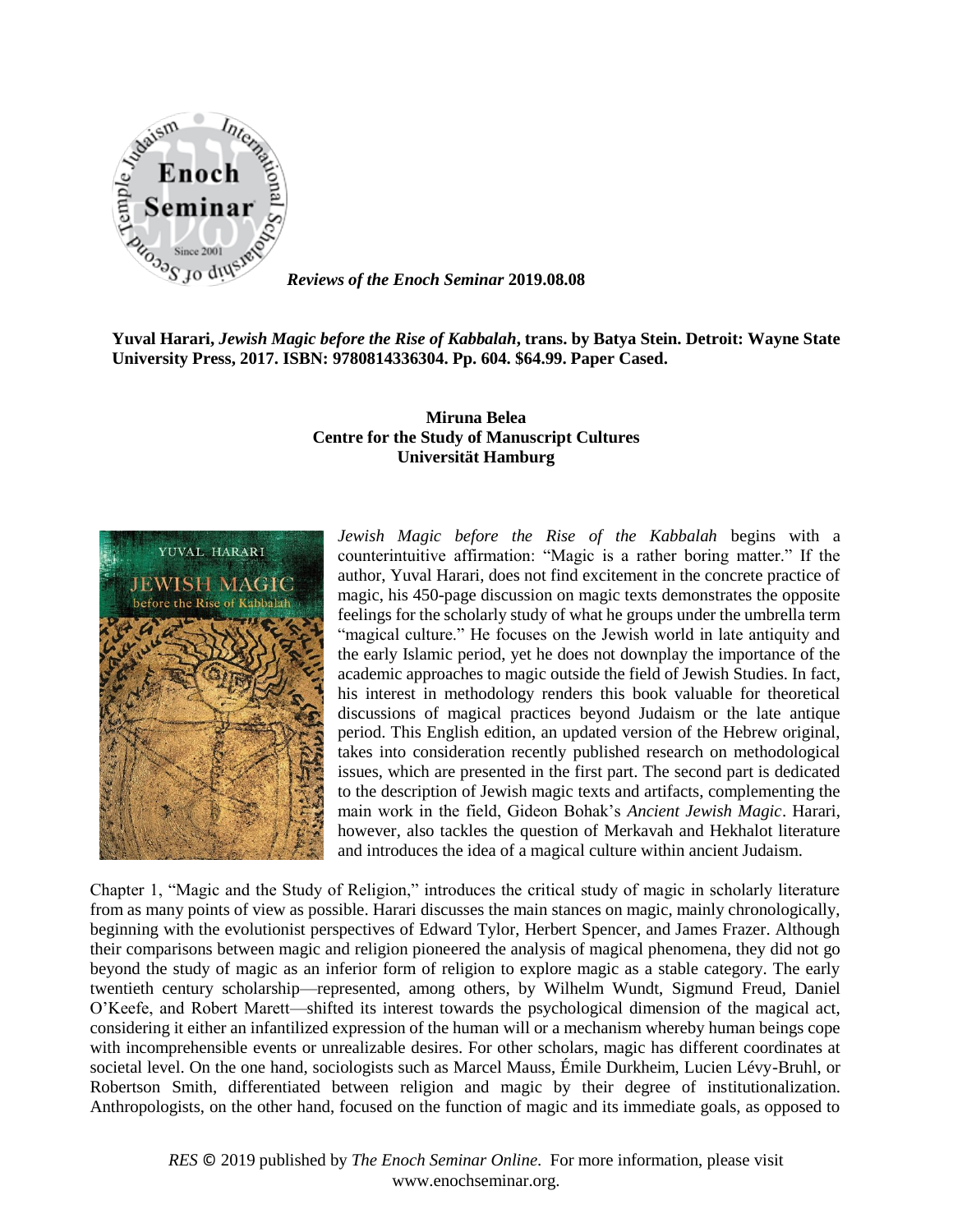the performative nature of the religious ritual (Bronislaw Malinowski). The topic has also been approached from a power relations perspective by Stanley Tambiah, Edmund Leach, and Mary Douglas. The comprehensive review of most sources related to the field makes this chapter the ideal introduction to the scholarly study of magic and can serve well students and scholars who seek to familiarize themselves with this topic.

Chapter 2, "Magic, Mysticism, Religion, and Society: The Study of Early Jewish Magic," moves from general to specific to assess the scholarly literature on Jewish magical artifacts and texts. Harari points out the difficulty in defining magical practices according to modern theories. He also provides a historical context for their study in the Greco-Roman world, before reviewing scholarly approaches to ancient Jewish magic. Beginning with an account of the arguments within the *Wissenschaft des Judentums* movement, which dismisses magic as superstition, he pursues the twentieth century path to the legitimization of the academic inquiry into magical practices. This chapter parallels the previous one, although not always explicitly. Approaches to magic within Judaism seem to follow a similar path to those outside Judaism presented in the first chapter. Jacob Lauterbach, Ephraim Urbach, and Saul Lieberman, for example, following Tylor, Spencer, and Frazer, relocate magic to the space of the Other, magic being referred to as a non-Jewish influence within the halakhic practice of Judaism. While some theorists propose a hierarchy of religion and magic, with magic at the bottom, as a primitive variant of the first, others indicate the intertwining of the two in aggadot and in the production of artifacts. Michael Fishbane and Meir Bar-Ilan, similar to Douglas, discuss the two concepts from a gender studies perspective. In addition to socio-cultural theories, Harari introduces in this chapter the question of Hekhalot and Merkavah literature, and extends the discussion to the magical use of mystical narratives. The idea that this particular genre evolved from the practice of the rituals described in it, put forth by Rebecca Lesses and James Davila, is supported by Harari's endorsement of the use of speech act theory as the methodological basis of his analysis in the second part of his work. The last section of this chapter presents scholarly work on Jewish artifacts, from incantation bowls and amulets to recipes and treatises.

While the first two chapters are mainly descriptive, the next two illustrate Harari's own approach to magic. In Chapter 3, "Religion, Magic, Adjuration, and the Definition of Early Jewish Magic," the author makes use of Ludwig Wittgenstein's theory of family resemblance as applied by Henk Versnel. Thus, the focus shifts from a fixed definition of magical practices *per se* to a number of characteristics that would delimit magical culture. The eight common features presented include the explicit definition of an artifact as a magical object (be it an amulet, an adjuration, an incantation, etc.), the language used (magical formulae, specific phrases, Hebrew roots belonging to the lexical field of supernatural powers, expulsion, threat, etc.), as well as the tone (demanding rather than supplicatory). Harari notes the relative extent to which these features are all present in a single magical text, in order to emphasize the dynamic nature of the phenomenon.

Chapter 4, "How to Do Things with Words: Speech Acts and Incantations," begins by summarizing John Austin's speech act theory, and evaluates performative utterances in ritualistic contexts, applying the same principles in the description of Jewish magical acts. Harari explicitly avoids the pitfalls of essentialist theories, which, although reliant on the same principle of family resemblance, have the tendency to focus on the mental processes behind the production of an action. He develops his hypothesis within an emic understanding of the cultural framework instead, which leads to a fruitful discussion on the differences of a speech act in the views of Austin and those of ancient Jewish practitioners of magic. According to Austin, in order for a ritual to be considered efficacious, the linguistic formula, the authoritative status of the practitioner, as well as their intention and the accompanying actions need to be socially recognized as valid. For early Jewish magicians and communities, argues Harari, this was not the case. The divine origin of the ritualistic text, with its purification techniques and holy names, is enough to ensure the efficacy of the magical act. A departure point for textual analysis, this important argument changes the main terms of the equation: the practitioner can be any individual with access to divine knowledge, the target audience is no longer restricted to those who can understand the ritual actions, and the magical texts must claim supernatural provenance. With no concluding remarks for this chapter, however, the author coveys this essential piece only implicitly.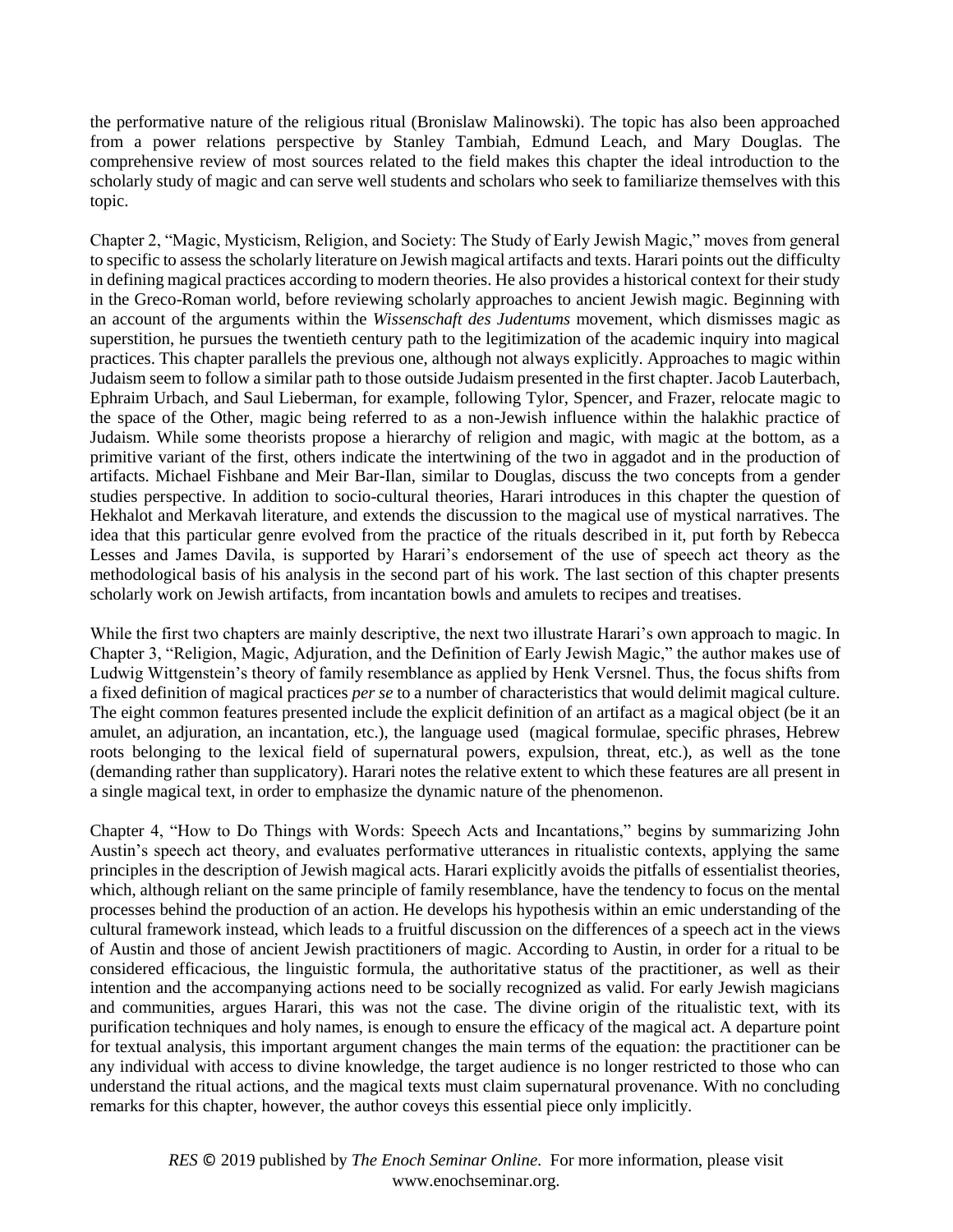The second part of the book, chapters 5-7, presents Jewish magical culture categorized into Jewish magical texts and artifacts (Chapter 5), Jewish and non-Jewish sources on Jewish magic in late antiquity (Chapter 6), and rabbinic literature with references to magic (Chapter 7). Chapter 5, "Jewish Magic Literature: Magical Texts and Artifacts," relies heavily on textual evidence and is replete with examples from amulets, gems, pendants, and even human skulls, but it also deals with magic treatises and recipes in detail. Harari describes the artifacts and notes their potential uses and history of production, indicating the bi-directional cultural influences, mainly Hellenistic and Babylonian, that characterize the late antique Jewish culture.

Chapter 6, "Angels, Demons, and Sorceries: Beliefs, Actions, and Attitudes in Nonmagic Literature," presents a plethora of texts that expose the various views on magic in non-magical literature. Harari divides the sources into Second Temple period literature, Hekhalot and Merkavah literature, Karaite writings, Hai Gaon's Responsa, and Maimonides' works. The variety of the literary genres involved justifies the choice of methodology. Jewish ancient authoritative texts, such as those of the Enoch tradition or the book of Tobit, the New Testament, apocryphal works such as the Testament of Solomon, and the works of Philo and Josephus are brought together under the umbrella of textual discourse. Harari works fruitfully with the family resemblance concept to show how adjurations, magical names of angels, demons, and God, among others, are present in descriptions of magical rituals in texts with different goals, intended readership, and stances on magical practices.

The final chapter, "Knowledge, Power, and Hegemony: Sorcery, Demonology, and Divination in Rabbinic Literature," presents various rabbinic views on magic in its multi-faceted forms: sorcery, demons and evil spirits, divination, the interpretation of dreams, and astrology. Alongside the two Talmuds, sources from the Tosefta and the Midrash are also brought into the picture. Harari emphasizes the heterogenic nature of the opinions on magic, demonstrating convincingly that different practices were encouraged or discouraged according to their goals, magical efficacy being only seldom dismissed by the rabbis. He also demystifies the notion that only certain peripheral social groups made use of it, analyzing texts that reflect the power relations between Jews and Gentiles, women and men, rabbis and laypeople. Magical practices, argues Harari, are a concern for the rabbis, insofar as they are under women's or Gentiles' control. Otherwise, as long as magic is used for beneficial purposes and does not include foreign religious elements, it can be used to prevent attacks or to undo the harm done by malevolent forces. Noteworthy is also the idea that magic is authorized by the rabbis in what Harari names "hagiographic" literature, i.e., texts that portray Jewish religious figures in a saintly manner, whereby their supernatural powers lay as proof for their spiritual achievements. The conclusion marks the main question arising from the study, namely the extent to which the numerous sources reflect Jewish magical culture in historical context.

Harari's clear and well-structured work assembles a vast array of late antique material on magic and Judaism. While other scholars concerned themselves with either methodological questions or a small number of particular texts and genres, Harari has managed to summarize an impressive amount of information in a way that does not compromise the value of the content. Not only does he approach critically previous scholarship in the field of magic from many points of view, but he also grapples creatively with textual editions and manuscript variants. His codicological notes on rabbinic units, as found in different manuscripts, represent a point of departure for further comparative studies.

The inevitable shortcomings of such an encompassing work, most notably the need to study texts in their historical-cultural context, have already been pointed out by the author. The author's choice not to work with cognitive theories would be the only questionable one. A closer and critical reading of such approaches to magic reveal the fact that they can be applied to the study of the differences between religion and magic as well as to the study of Jewish magic in a halakhic context. Notwithstanding a certain purism from the part of notable cognitive theorists such as Jesper Soeresen, who disregard the pragmatically different use of magic and religion when focusing purely on the mental processes, a cognitive description of the meaning construction